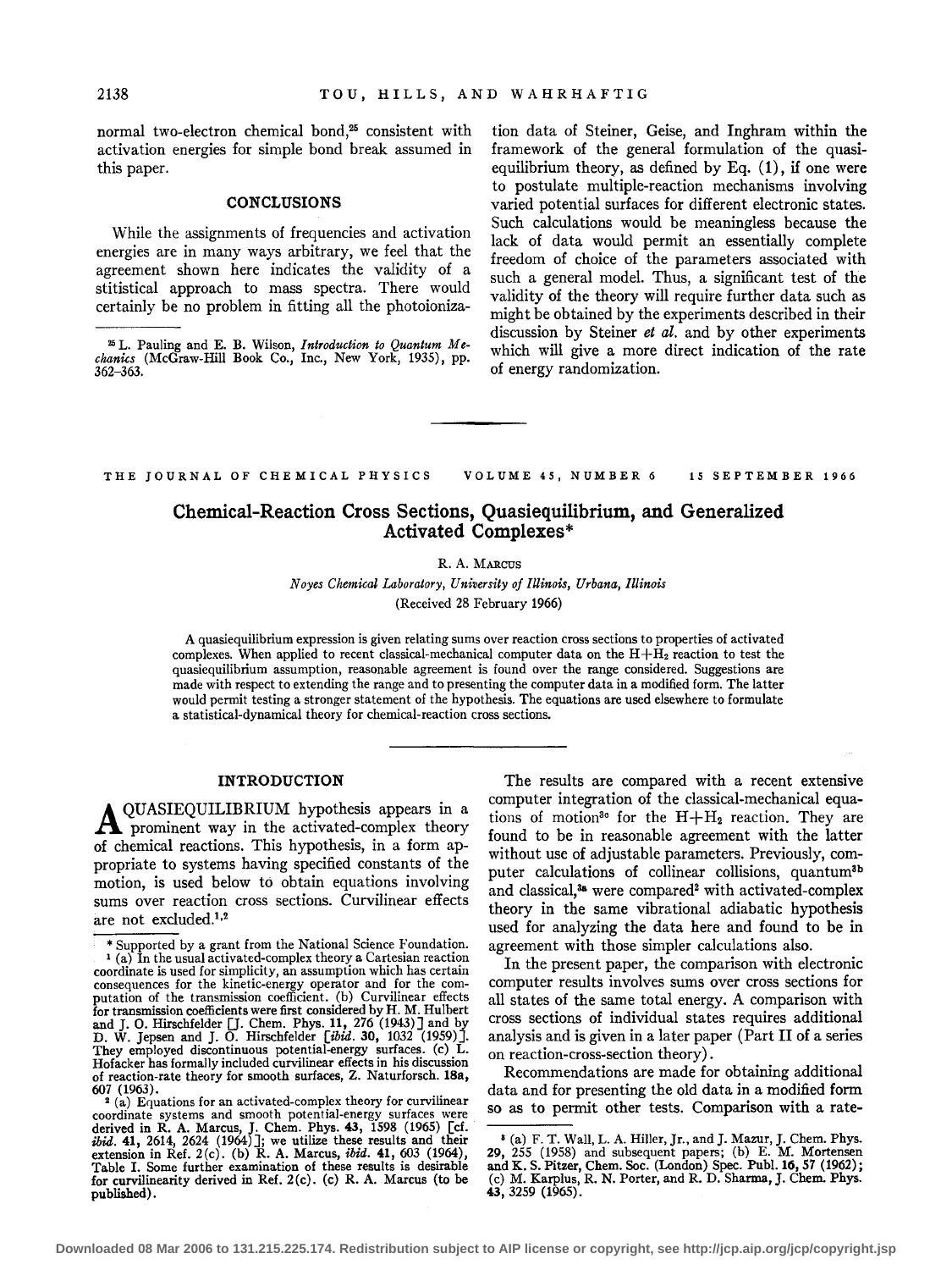constant test<sup>30</sup> is also made. Finally, the expressions are used elsewhere to formulate a theory of chemicalreaction cross sections.

# QUASIEQUILIBRIUM

During a collision the energy  $E$ , the total angularmomentum quantum number  $J$  and its component along some axis *M* are conserved. In terms of the activated complex concept a quasiequilibrium hypothesis can be phrased as follows. When all quantum states of a reacting pair having a given J, *M* and a total energy within  $(E, E+dE)$  are made equally likely, all quantum states in the activated-complex region having this J, M, and *(E, E+dE)* are also equally likely, each occurring with the same probability as those of the pair.<sup>4</sup>

When some other quantum number (or classical action variable)  $v$  is also conserved, a sharper form of this quasiequilibrium hypothesis is obtained by replacing " $J$  and  $M$ " by " $J$ ,  $M$ , and  $v$ ." As an example there is the case where *v* refers to a particular vibrational coordinate in *some* three-center exchange reactions,  $A + BC \rightarrow AB + C.^{2c}$ 

Equations based on the above hypothesis are obtained below. An ensemble of reacting pairs is first considered, uniformly distributed among all quantum states in the energy range  $E, E+dE$ . Later, subsets are considered, each having a particular J, a particular *v,* or both. Center-of-mass coordinates are used. The following list contains some of the additional notation used:

- $E_N$  Energy of Nth rotation-vibration quantum state of the reacting pair
- *p.*  Reduced mass of reactants
- *p*  Initial relative momentum of reactants
- *k*  Corresponding wavenumber,  $p/\hbar$
- $\mathfrak F$ Probability flux of formation of products per unit time
- $\sigma_{Np}$ Reaction cross section for a given *N* and p
- $v, E_{\nu}$ Quantum number and energy of the adiabatic modes of the reacting pairs
- $l, m<sub>l</sub>$ Quantum numbers for the orbital angular momentum of the initial relative motion
- $\mathfrak{N}$ Number of translational-rotational-vibrational quantum states of a reacting pair in the range  $(E, E+dE)$  when the pair is in a volume V. Later, the symbol  $\mathfrak{N}$  is used for ensembles also having a given  $J$ , a given  $v$ , a given  $l$ , or some combination of these
- r An operator,  $\sum \gamma$ , where  $\gamma$  is the number of optical isomeric *paths* of any geometrical isomeric path, from reactants to activated complex, and where  $\sum$  represents summation over all geometric isomeric paths.<sup>2a</sup> Thus,  $\Gamma$  represents a summation over all  $\overline{ }$ . A related assumption for unimolecular reactions was made by

optical and geometric isomeric paths from reactants to activated complex.

# DERIVATION OF EQUATIONS

The number of translational quantum states of a reacting pair is  $4\pi p^2 d pV/h^3$ , when p lies in  $(p, p+d p)$ and the volume of the system is  $V<sub>1</sub><sup>4</sup>$  the numerator being the corresponding six-dimensional phase-space volume element. The probability of finding the reacting pair in one of these states and, at the same time, in some accessible rotation-vibration quantum state *N* is *41rp2dp V /ham.* When a reacting pair is definitely in one of these quantum states, it is in the volume  $V$  and has an incident translational wavefunction,  $V^{-\frac{1}{2}} \exp(i \mathbf{k} \cdot \mathbf{r})$ , normalized to the volume V.

The total probability flux of such incident reacting pairs (number per area per time) is the velocity  $p/\mu$ multiplied by  $\bar{V}^{-1}$ , the probability of finding the pair in a unit volume, and multiplied by the chance of finding the pair in these states,  $4\pi p^2 dp V/h^3 \mathfrak{N}$ , i.e., it is *47rp3 dpjp.ham.* The contribution of these states to the probability flux of the products  $\mathfrak F$  (number per time) is therefore, by definition, equal to this quantity multiplied by the reaction cross section  $\sigma_{N_p}$ . The total flux  $F$  is obtained by summing over all states N consistent with the total energy lying in  $(E, E+dE)$ :

$$
\mathfrak{F} = \sum_{N} 4\pi p^3 d p \frac{\sigma_{Np}}{\mu h^3 \mathfrak{N}} \,. \tag{1}
$$

On the other hand, if *q•* is the reaction coordinate and  $p<sub>r</sub>$  is its conjugate momentum, the probability of the reacting pair being in the phase-space volume element  $dq^r d\phi_r$  and in a rotation-vibration quantum state  $N^+$  of the activated complex is  $dq^r d\phi_r / h \mathfrak{N}$  by the quasiequilibrium hypothesis. This probability per unit *q•* is obtained by dividing by  $dq^r$ . The net flow  $\mathfrak F$  through a  $q^r$ -coordinate hypersurface  $S$  just outside the activated-complex region is obtained<sup>54</sup> by multiplication by  $P_N + dS$  (the

R. A. Marcus and O. K. Rice, J. Phys. Colloid Chem. 55, 894 (1951); R. A. Marcus, J. Chem. Phys. 20, 359 (1952); 43, 2658 (1963). There, a quasiequilibrium between energetic ("active") molecules  $A^*$  and activated comple

 $6$  (a) These arguments were also used<sup>2a</sup> to derive an expression for the rate. (b) When the  $q^2$ -coordinate curves are made orthogonal to the rest,  $\dot{q}^r$  equals  $g^{rr}$  $p_r$  and  $\langle \dot{q}^r \rangle$  equals  $\langle g^{rr} \rangle p_r$ , where  $g^{rr}$  is a coefficient in the kinetic-energy expression. As shown in Ref. 2(a),  $\langle g^{rr} \rangle p_r d p_r$  equals  $dE$  when the system remain given state  $N^+$  on going from S through the activated-complex region.

When the *q•* motion is treated classically throughout that region, *S* may be chosen to coincide with the  $q$ <sup>-</sup>-coordinate hypersurface constituting the activated complex  $(q^r = q^{r+})$ . Then, the condition of remaining in State  $N^+$  during motion through the activatedcomplex region is automatically fulfilled, since that "region" now collapses to a hypersurface  $q^r = q^{r+}$ . When the  $q^r$  motion in the vicinity of  $q^r = q^{r+}$  is treated quantum mechanically, however, the condition of remaining in the same state  $N^+$  is fulfilled only in some approximation such as the adiabatic, separable, or separable-adiabatic approximation discussed in]Ref. 2 (a) and in much more detail in Ref. 2(c).

From a dynamical point of view, the quasiequilibrium hy-pothesis is perhaps best fulfilled the closer S is to the reacting pair's region of configuration space, while the chance of remaining<br>in the same state  $N^+$  on going through the activated-complex region is best fulfilled the closer *S* is to that region. When diffraction effects along  $q^r$  occur, they should do so most in the activatedcomplex region, for there the wavenumber for the  $q^r$  motion is least.<sup>2</sup><sup>a</sup> Thus, *S* in this quantum treatment of the  $q^r$  motion cannot be taken too close to the activated complex's  $q^r$ -coordinate hypersurface.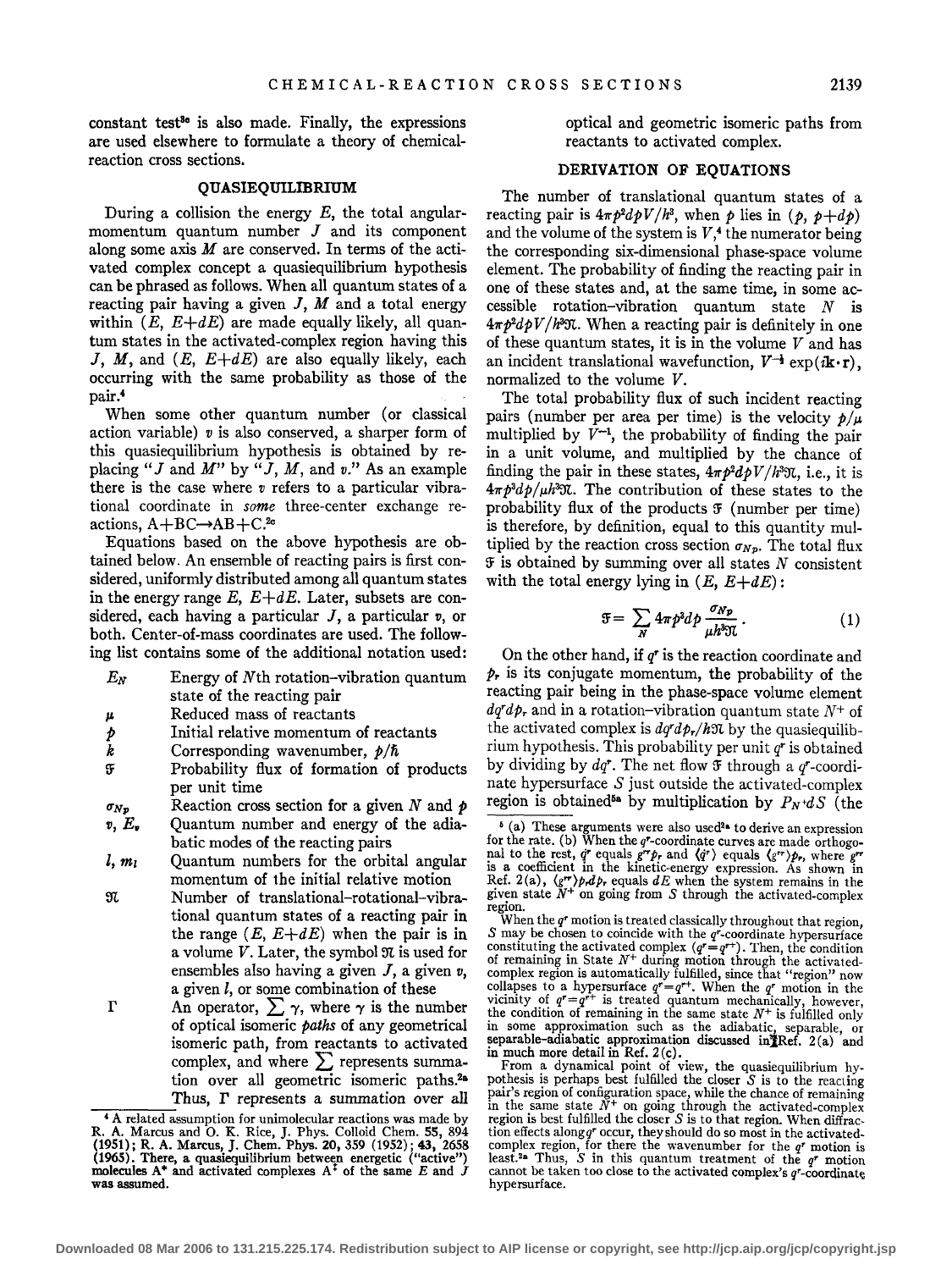relative probability of passing through an area element of S, dS, in the given state  $N^+$ ), by the velocity component  $\dot{q}$  at that  $dS$ , and by the transmission coefficient  $\kappa(E, N^+)$ , and finally by integration over all of S and by summation over all  $N^+$  for which the total energy does not exceed  $E$ :

$$
\mathfrak{F} = \sum_{N^+} \langle \dot{q}^r \rangle d p_r \kappa(E, N^+) / h \mathfrak{N}, \tag{2}
$$

where  $\langle \dot{q}^r \rangle$  is  $\int \dot{q}^r P_N + dS$ .

However, there may also be several different reaction paths from reactants to activated complexes.<sup>2a</sup> Paths which are optical isomers of each other will have similar dynamical properties, e.g., similar  $\kappa(E, N^+)$ 's. Paths which are geometric isomers<sup>2a</sup> of each other differ somewhat in their properties. We include all paths by introducing into  $(2)$  the operator  $\Gamma$  defined earlier.

Upon equating (1) and this modified (2), noting that dE equals  $pdp/\mu$  and also<sup>5b</sup> equals  $\langle \dot{q}^r \rangle dp_r$ , and finally setting  $p$  equal to  $k\hbar$ , Eq. (3) is obtained<sup>6a</sup>:

$$
\sum_{N} (k^{2}/\pi)\sigma_{Np} = \Gamma \sum_{N^{+}} \kappa(E, N^{+}). \qquad (3)
$$

If a more restricted ensemble than that used above is considered, namely one where each reacting pair is in a state *v* for the adiabatic coordinates, the quantum number N denotes a set  $(n, v)$  and  $N^+$  denotes a set  $(n^{+}, v)$ . Here, the quantum number *n* refers to all rotational-vibration degrees of freedom of the pair reactants, exclusive of the adiabatic degrees of freedom, and  $n^{+}$  refers to those of the activated complex. In this case, Eq. (3) is again obtained, but with the sums over N and  $N^+$  replaced by sums over n and  $n^+,$ 

$$
\sum_{\mathbf{n}} (k^2/\pi) \sigma_{vnp} = \Gamma \sum_{\mathbf{n}^+} \kappa(E, v, n^+). \tag{4}
$$

If, instead, each reacting pair in the ensemble is made to have a given total angular momentum quantum number J (orbital plus rotational included), only certain orbital angular momenta can be selected for each rotational angular momentum state. The counterpart of (3) or (4) can be expressed in terms of reaction probabilities,  $w_{lNp}$ <sup>J</sup>, where N includes the rotational quantum number j. Here, the  $w_{lNp}$  is the probability that a reacting pair with quantum numbers *l* and *N*  prepared in the state  $JM$  will react. Instead of  $(3)$  one obtains, as in Appendix I,

$$
\sum_{N} \sum_{l=|J-j|}^{J+j} w_{lNp}^{J} = \Gamma \sum_{N^{+}} \kappa(E, N^{+}). \tag{5}
$$

The sums over  $N$  and  $N^+$  are restricted so as to be consistent with the given  $J, M$ , and  $E$ .

For a given  $v$  and  $J$  we obtain (6) instead, where the sums over *n* and  $n^+$  are restricted so as to be consistent with this  $J, M, E$ , and  $v$ :

$$
\sum_{n} \sum_{l=|J-j|}^{J+j} w_{lmp}^{J} = \Gamma \sum_{n^{+}} \kappa(E, v, n^{+}). \tag{6}
$$

The probability of reaction of a reacting pair prepared in a state  $l N \rho$  is given by (7)<sup>7</sup>; the reaction cross section is given by  $(8)^8$ :

$$
w_{lNp} = \sum_{J=|l-j|}^{l+j} (2J+1) \frac{w_{lNp}^J}{(2j+1)(2l+1)}, \qquad (7)
$$

$$
\sigma_{Np} = (\pi/k^2) \sum_{l=0}^{\infty} (2l+1) w_{lNp}.
$$
 (8)

# **ADDITIONAL POSTULATES**

A variety of additional assumptions may be superimposed on Eqs.  $(3)$  to  $(6)$ . Some possible assumptions for the motion in the vicinity of the activated complex are listed below:

(1) The  $q<sup>r</sup>$  motion is Cartesian. In this case  $\kappa$  depends only on the energy of the *qr* motion. There are no coupling terms between *qr* and the other coordinates when *qr* is Cartesian.

(2) The *qr* motion is curvilinear but classical. In this case  $\kappa(E, N^+) = 0$  when  $E < \epsilon_N$  and  $\kappa(E, N^+) = 1$  when  $E\geq \epsilon_N^*$ , where  $\epsilon_N^*$  is some energy determined by the mechanics.<sup>2a,6b</sup> The right-hand sides of  $(3)$  to  $(6)$  then become sums over all states of the activated complex for which  $\epsilon_N + \leq E$  for the given E, given E and *v*, given *E* and *J*, or given *E* and *J* and *v*, respectively. The  $\epsilon_N$ + needed for a count of the number of accessible states,  $\sum_{N+1}$ , in this classical case is the  $\epsilon_N$ <sup>+</sup> for  $q^r = q^{r^+}$ and  $\dot{q}^r=0$ .

(3) The *qr* motion is both Cartesian and classical. In this Cartesian case the total energy in the vicinity of the activated complex is the sum of two contributions, one being the kinetic energy plus  $V(q<sup>r</sup>)$ , the potential energy for the *qr* motion, the other containing the energy for the other coordinates,  $E_N$ <sup>+</sup>. Then,

<sup>• (</sup>a) Expressions for rate constants of restricted ensembles in terms of reaction cross sections are given by M. A. Eliason and J. 0. Hirschfelder, J. Chern. Phys. 30, 1426 (1959), and by J. Ross and P. Mazur, *ibid.* 35, 19 (1961). Such expressions, in conjunction with curvilinear activated-complex equations derivable<sup>28</sup> for such ensembles, could be used to derive Eq.  $(3)$ in an alternate way, when the technique of Laplace transform is used. However, for our purposes, such an alternative derivation of (3) or (4) would be a roundabout one. (b) See also Eliason and Hirschfelder in Ref. 6(a), who derive an activated-complex theory type of equation for the rate constant, assuming an adiabaticity for all coordinates (excluding the reaction coordinate) throughout the motion.

<sup>&</sup>lt;sup>7</sup> There are  $(2l+1)(2j+1)$  states of given *l* and *j*, for given values of the remaining quantum numbers. Of these states *2J+1*  have the value J, when J lies in the interval  $|j-l|$  to  $j+l$ .<br>Equation (7) then follows.

 $^8$  For example, L. D. Landau and E. M. Lifschitz, *Quantum* Mechanics (Addison-Wesley Publ. Co., Inc., Reading, Mass., 1958), p. 437.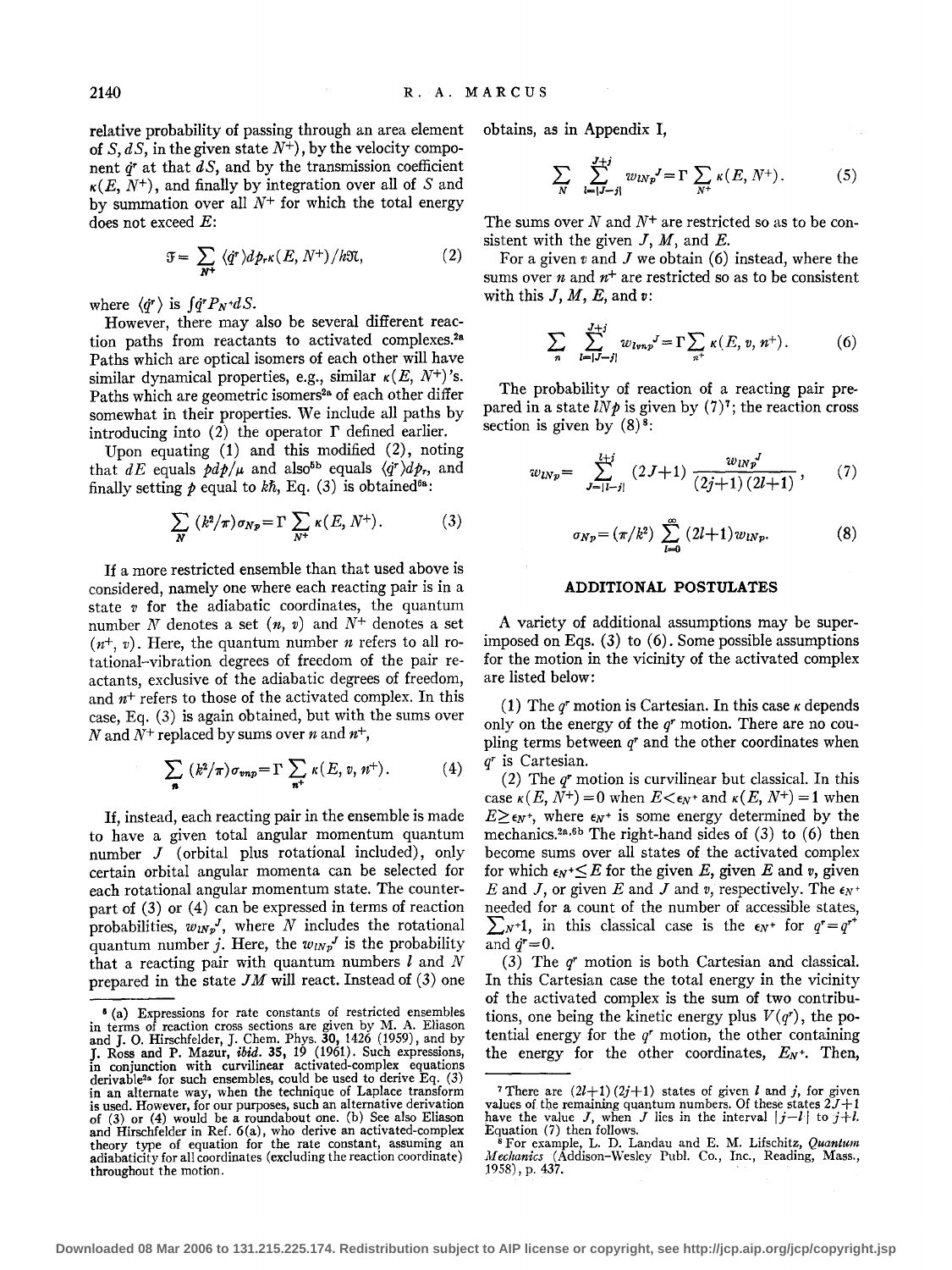$\epsilon_N = E_N + V_0$ , where  $V_0$  is the value of  $V(q^r)$  when  $q^r$ has the value  $q^{r+}$  appropriate to the activated complex.

(4) The *q•* motion is the same as in No. 3, but the energy term  $\epsilon_N$ <sup>+</sup> is a sum of uncoupled adiabatic and nonadiabatic contributions,  $\epsilon_N = E_r + E_n + +V_0$ .

(5) The *q•* motion is curvilinear, nonclassical, and, near the activated complex, separable, adiabatic, or separable-adiabatic.2 • The problem of determining  $\kappa(E, N^+)$  was discussed briefly in Ref. 2(a) and in much more dynamical detail in Ref. 2 (c).

#### **CLASSICAL-MECHANICAL RESULTS**

The sums in the preceding equations involve sums over points in a multidimensional quantum number space, i.e., in a space where the coordinates are quantum numbers. To achieve the corresponding classical results, the sums are replaced by integrals, the quantum numbers then becoming continuous variables. The expressions still contain Planck's constant. However, when feasible, one can introduce classical action variables<sup>9</sup>  $J_i(J_i = \oint p_i dq^i$  for the *i*th periodic coordinate), use the Bohr-Sommerfeld rule  $J_i=n_ih$ , convert the integration from one over a space of  $n_i$  coordinates to one over a space of  $J_i$  coordinates. Since the dimensionality of the integration space on the right-hand sides of Eqs. (3) and (4) is twofold less than that on the corresponding left-hand sides in each case, the *h*  factor is found to cancel and so disappear in the classical version of these equations. A similar change of variable in (5) to (8) reveals the absence of an *h* factor in the classical limit there also, as expected.

#### **ACTIVATED COMPLEXES**

When the potential-energy surface is known, the choice of activated complex in the literature is quite standard in two well-known cases: **(1)** the saddle point of the surface is very pronounced, or (2) only longrange attractive and centrifugal forces need be considered. The  $H + H_2$  reaction, discussed subsequently, is an example of Case  $(1)$ .

For intermediate cases, as well as in the above ones, one can use instead a criterion stemming from the locally adiabatic, separable, or separable-adiabatic approximation used to derive Eqs.  $(3)$  to  $(6)$ . It can be phrased simply in the following way for the adiabatic approximation, as one can see from Ref.  $2(a)$  or  $6(b)$ .<sup>10</sup>

If  $\epsilon_N$ <sup>+</sup> denotes the total energy except for the kinetic energy of the reaction coordinate, choose that *q•* for

which  $\partial \epsilon_N$ + $(q^r)/\partial q^r$  vanishes. Such a  $q^r$  may be a function of *N+,* though in Case (1) above only to a negligible extent if the saddle point is sufficiently pronounced, but in Case  $(2)$  very strongly so, since  $N^+$ includes the angular-momentum quantum number. In intermediate cases, where the frequencies of the newly formed bending vibrations are appreciably dependent on  $q^r$ , the value of  $q^{r^+}$  thus calculated also depends on their quantum number for it too is present in  $N^+$ .

For the separable or separable-adiabatic approximations,  $q^{r^+}$  is defined in a slightly different way<sup>5,11</sup> because of curvilinear effects.

These criteria reduce to the standard ones for Cases (1) and (2) above, when the explicit conditions appropriate to those cases are introduced.

# **REMARKS ON ADIABATIC COORDINATES**

When Eq. (4) is used rather than Eq. (3) some prescription is needed for the adiabatic modes held in State *v.* If any internal vibrational modes inside Groups A or B or C in  $A + BC \rightarrow AB + C$  are only weakly coupled to the reaction site, these modes should be adiabatic if the collision complexes are sufficiently short lived. Again, if the BC molecule rotates freely in the activated complex ("loose complex"), its rotational modes are adiabatic. In reactions involving an appreciable activation energy, however, the rotation of BC is expected to be restricted. In this case, an examination of potential-energy contour plots for the reaction indicates that the "symmetric" stretching mode  $A \rightarrow B - C$ in linear or near-linear activated complexes is adiabatic, with or without nonadiabatic corrections.<sup>11</sup>

In a dynamical analysis of the latter situation, given in a later paper,<sup>2 $e$ </sup> an approximate nonadiabatic correction term to  $\epsilon_N$ <sup>+</sup> is obtained, applicable to both Eqs. (3) and (4). When the nonadiabatic corrections are severe, and not random, the formalism of activatedcomplex theory should break down, and with it Eqs. (3) and (4). Such corrections can occur when the system is moving extremely rapidly in a critical region of the reaction coordinate curve, a region where the reaction path is appreciably curved in a center-of-mass, skewed-axes<sup>12</sup> space, and when, at the same time, that region coincides with or precedes the activated-complex region.

$$
\sum_{\nu=1}^m \alpha_{\nu} \phi_{r\nu}(q^r) - X_r(q^r)
$$

<sup>9</sup> For use of the angle-action variables in classical-mechanical problems see, for example, D. Ter Haar, *Elements of Hamiltonian* 

*Mechanics* (North-Holland Publ. Co., Amsterdam, 1961). <sup>10</sup> In Refs. 2(a) and 6(b) the same definition of  $q^{++}$  is used. The two adiabatic treatments differ in the following respect: the one<sup>2</sup><sup>a</sup> assumes *local* adiabaticity (i.e., for  $q^r$  near  $q^{r+}$ ) and the other<sup>6b</sup> assumes adiabaticity *in the large* (i.e., for all  $q^r$  from  $-\infty$  to In Ref. 2(a),  $\epsilon_N$ + was called  $\epsilon_N$ . Hofacker, in Ref. 1(c), also assumes adiabaticity in the large and appears to have a similar definition of *qr+.* 

<sup>&</sup>lt;sup>11</sup> For example, in the separable approximation in Ref.  $2(a)$  one finds there that the function

and its derivative with respect to q<sup>r</sup> (at fixed  $\alpha$ ,'s) should be set<br>equal to zero in order to find  $q^{r+}$  and  $\epsilon_N$ +. Here,  $\alpha_1$  is  $\epsilon_N$ +,  $\phi_{rr}$ ,  $\alpha$ ,<br>and  $X_r$  are defined there. For a given  $N^+$  and  $\alpha_1$ ,

*Rate Processes* (McGraw-Hill Book Co., Inc., New York, 1941), p. 102.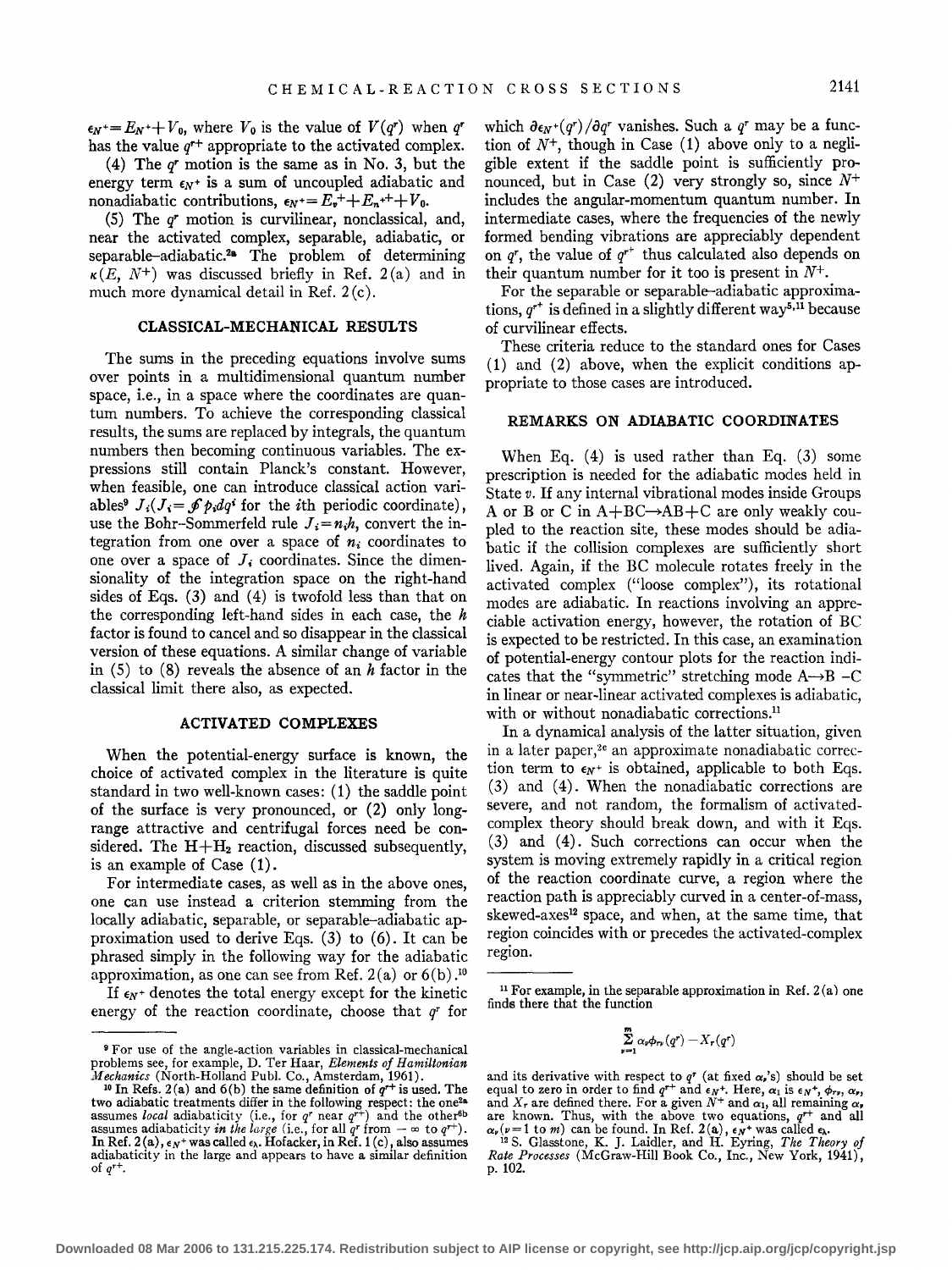## **APPLICATION** TO H+H2 **REACTION**

Some extensive and highly informative numerical integrations have been made for the classical-mechanical equations of motion for this reaction.3 Reaction cross sections<sup>30</sup> were calculated for states where the hydrogen molecule had its zero-point energy and had a rotational energy numerically equal to  $j(j+1)\hbar^2/2I, j=0, 1, \cdots, 5$ . The initial relative velocity  $V_R$  was varied from  $0.9 \times 10^6$  to  $2.0 \times 10^6$  cm  $sec^{-1}$ .

To test Eq. (3), cross sections for a range of vibrational energies of  $H_2$  are needed. However, cross sections for only one vibrational state are needed to test Eq. (4) when the reaction is adiabatic for this vibration. As noted in the preceding section and based also on an analysis of computer results on collinear collisions for this reaction,<sup>2</sup> we assume the reaction to be adiabatic with respect to a particular vibration, the one which is the vibration of  $H_2$  in the reacting pair and which becomes the  $H_8$  symmetric stretch in the activated complex.

To test Eq.  $(4)$  it is further required that the cross sections in the classical-mechanical case be given for a continuous range of *j's,* rather than for just a discrete set. For this reason, it is necessary to interpolate the data of Ref. 3(c) to evaluate the desired integral. Further, we superimpose on Eq. (4) the approximation No. 4 mentioned earlier: classical and Cartesian *qr* and additivity of  $E_{\nu}$ <sup>+</sup> and  $E_{n}$ <sup>++</sup>. At high energies, higher than those used here, it may be necessary to use approximation No.2 instead of 4, i.e., to use a curvilinear rather than a Cartesian *gr,* in a form described in Refs. 2(c) and 14. However, the computer data for the high  $j$ 's needed to test Eq. (4) at high energies have not yet been published.

With the above approximation Eq. (4) can be shown to become

$$
\sum_{n} (k^{2}/\pi)\sigma_{\text{emp}} = \Gamma \sum_{n^{+}} 1. \tag{9}
$$

For this  $H + H_2$  reaction, the quantum number *n* denotes j and its component  $m_j$ , while  $n^+$  denotes the rotational quantum number  $J$ , its component  $M$ , and the bending vibrational quantum numbers  $v_2$  and  $K_2$ , where  $K_2$  goes from  $-v_2$  to  $v_2$  in steps of 2.<sup>13</sup> The energy of the activated complex depends on  $v_2$  and on  $J$ .<sup>13a</sup> Since  $\sigma_{\textit{vir}}$  is independent of  $m_j$ , we obtain

$$
\sum_{j} (k^{2}/\pi) (2j+1) \sigma_{\text{vjp}} = \Gamma \sum_{J} (2J+1) \sum_{\text{vj}} (v_{2}+1), (10)
$$

where the sums are over all quantum numbers consistent with the total energy of the system not exceeding E.

Since the  $\sigma_{vfp}$  were computed classically in Ref. 3(c), the purely classical version of (10) should be used to test the quasiequilibrium assumption. Adiabaticity means, in classical mechanics, constancy of the action variable for this coordinate. For a harmonic vibration of initial frequency  $\nu$  and of frequency  $\nu^+$  in the activated complex, the action<sup>9,2a</sup> is  $E_v^+/\nu^+$ , respectively. That is,  $E_v/v = E_v^+ / v^+$ . Thus,  $E_v^+$  equals  $E_v v^+ / v$ . When  $E<sub>v</sub>$  is made numerically equal to  $h\nu/2$ , as in Ref. 3(c),  $E_r^+$  equals  $h\nu^+/2$ , which is 3.12 kcal mole<sup>-1</sup> in the present case.

The purely classical counterpart of (10) is (11), where the action variables  $\mathbf{j}$ ,  $\mathbf{J}$ , and  $\mathbf{v}_2$  *correspond* to (though do not exactly equal)  $jh$ ,  $Jh$ , and  $v_2h$ , respectively, and where  $\sigma$  and  $\sigma^+$  are symmetry numbers of  $H_2$  and of the activated complex  $H_3$ , respectively. We also use the fact that E equals  $E_p + E_j + E_r$ , where  $E_p$  is the initial translational energy  $(p^2/2\mu)$  in the center-of-mass system and *E;* is the rotational energy,  $j^2/8\pi^2I$ :

$$
\frac{8\pi\mu}{\sigma} \int_{j=0}^{j^{\max}} (E - E_{\mathbf{v}} - E_j) \sigma_{\text{vir}} 2\text{j} d\text{j}
$$
  
= 
$$
\Gamma \int_{J=0}^{J^{\max}} \frac{2\text{J}}{\sigma^+} \left( \int_{v_{\text{grav}}}^{v_{\text{2}}^{\max}} v_2 d\text{v}_2 \right) d\text{J}. \quad (11)
$$

The maximum value of  $v_2$ ,  $v_2^{\text{max}}$  is that for which the bending vibrational energy equals the maximum available energy  $E - V_0 - E_r^+ - E_J^+$ . Here,  $E_J^+$  equals  $J^2/8\pi^2I^+$ . The maximum values of **j** and of **J** are those for which  $E_i$  equals  $E-E_i$  and for which  $E_j$ <sup>+</sup> equals  $E - V_0 - E_*^+$ , respectively.

To avoid introducing a harmonic approximation for the bending vibrations until the final step, the order of integration in the right-hand side of **(11)** is interchanged<sup>15</sup> and the latter integrated to yield  $8\pi^2 I^+ \times$  $\int (E - V_0 - E_2 + E_2 + V_2) \mathbf{v}_2 d\mathbf{v}_2$ , where  $\mathbf{v}_2$  goes now from 0 to the value for which  $E_{\mathbf{v}_2}$ <sup>+</sup> equals  $E - V_0 - E_{\mathbf{v}}$ <sup>+</sup>. Further, in the left-hand side of (11) the integration can be written as one over *E;.* We obtain

$$
\int_{E_j=0}^{E-E_{\bullet}} (E - E_{\bullet} - E_j) \sigma_{vjp} dE_j
$$
  
= 
$$
\frac{\Gamma I^{+} \sigma}{8\pi I \sigma \mu} \int_{\mathbf{v}=\mathbf{0}}^{\mathbf{v}^{\mathbf{z}^{\max}}} (E - V_0 - E_{\bullet}^{+} - E_{\mathbf{v}^{\mathbf{z}}}^{+}) \mathbf{v}_2 d\mathbf{v}_2.
$$
 (12)

When a harmonic approximation<sup>14</sup> is introduced for  $E_{\nu_2}$ <sup>+</sup>, (12) becomes (13), where  $\nu_2$  is the bending <sup>16</sup> Then,  $E_J^+$  goes from 0 to  $E-V_0-E_p^+-E_{v2}^+$ , where  $E_{v2}^+$  is the energy of the bending modes when the action is  $v_2$ .

<sup>13 (</sup>a) Rotation-vibration interaction and vibrational angularmomentum terms are neglected, for example. The energy depends slightly on K2 even in that case, when the bending oscillators are anharmonic.14 (b) For example, G. Herzberg, *Infrared and Raman Spectra of Polyatomic Molecules* (D. Van Nostrand Co., Inc.,

Princeton, N.J., 1945).<br><sup>14</sup> At higher energies one should use an anharmonic correction for *E,2.* [Compare a forthcoming publication of the author on reaction cross sections, Part II: R. A. Marcus, J. Chern. Phys. (to be published).]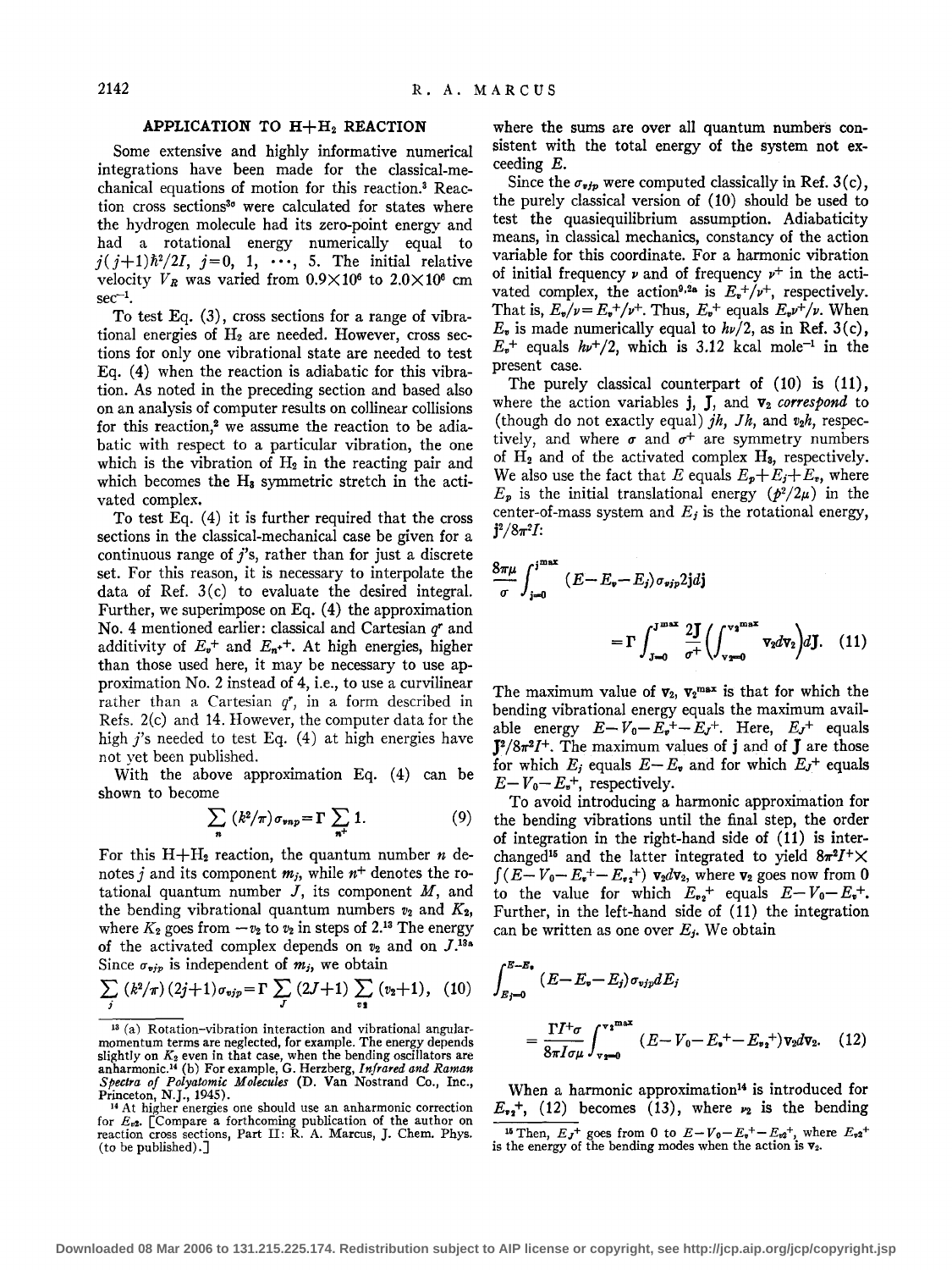frequency

$$
\int_{E_f=0}^{E-E_{\bullet}} (E - E_{\bullet} - E_j) \sigma_{vjp} dE_j = \frac{\Gamma(E - V_0 - E_{\bullet}^+)^3 \sigma I^+}{48\pi \sigma^+ I_{\mu\nu_2}^2}.
$$
\n(13)

For the range of  $j$ 's investigated in the computer study  $E_j$  was varied from 0 to 5.25 kcal mole<sup>-1.16</sup>  $E_{\bullet}$ was 6.20 kcal mole<sup>-1</sup>.<sup>3</sup> The sum  $\sigma_{\textbf{vjp}}$  of the cross sections for  $A + BC \rightarrow AB + C$  and  $A + BC \rightarrow AC + B$  was plotted and tabulated in Ref.  $3(c)$ . The numerical data given there suffice for evaluating the integral in the left side of (13) for an interval of *E's* from about 15 to 19 kcal mole<sup>-1</sup>. (At lower E's the published number of  $E_i$ points is too small.) Using the results given in Ref.  $3(c)$ , with energies in kilocalories per mole and with  $\sigma_{\text{vir}}$  in atomic units (a.u.), the left-hand side of (13) was estimated to be about 9.6, 24.5, and 55 when *E* was 15.5, 17.0, and 18.5 kcal mole<sup> $-1$ </sup>, respectively. The error in these figures, arising from interpolation, from extrapolation, and from the existing scattering of points in Ref. 3(c), is of the order of 5% to 10%.

In the  $\sigma_{\text{vjp}}$  describing the above reaction pair, there are three distinguishable atoms, A, B, and C, so that  $\sigma$  and  $\sigma^+$  both equal unity. There are two reaction paths, each being the geometric isomer of the other, so  $\Gamma = 2$ . [Had  $\sigma_{\nu j p}$  been calculated only for A+BC $\rightarrow$ AB+C in Ref.  $3(c)$ , there would have been only one geometric isomeric path involved, and so  $\Gamma$  would have been unity.]  $V_0 + E_r^+$  is 12.25 kcal mole<sup>-1</sup>, since  $V_0$  is 9.13 and  $E_r^+$  is 3.12. The right-hand side of (13) becomes 0.202  $(E-12.25)^3$  (kcal mole<sup>-1</sup>)<sup>2</sup> a.u., where *E* is in kilocalories per mole. The right-hand side of (13) is thus found to be 7.0, 22, and 50 when *E* is 15.5, 17.0, and 18.5 kcal mole-1, respectively, in good agreement with the computer values cited above.

At very high energies anharmonic formulas,<sup>14</sup> with nonadiabatic corrections<sup>2</sup> perhaps, should be used, yielding thereby a modified form of (13). An anharmonic correction for the bending vibrations is estimated elsewhere.14

#### **COMPARISON WITH AN ALTERNATIVE TEST**

Another way of testing the quasiequilibrium assumption is to compare certain computer-calculated rate constants with those based on activated-complex theory. There is a Laplace transform relationship<sup>6</sup> between rate constants for ensembles of specified  $N$  or *n* and *v* and reaction cross sections. When effected over an infinite temperature range, such an alternative test is mathematically equivalent to the testing of Eqs. ( 3) and (4) over an infinite energy range, when generalized activated complexes are used. It is not equivalent to the testing of ( 5), because of the additional partitioning among the J's in the latter.

The test based on rate constants involves one more integration, however, thereby making anharmonic and (perhaps) curvilinear corrections more difficult. Again, it cannot reveal as sharply the energy range where deviations from the quasiequilibrium hypothesis might begin to occur, since it involves averaging over a range of thermal energies. Nevertheless, the alternative test is especially useful for answering very directly a question of major importance, namely how accurate activated-complex theory is for calculating rate constants.

A test of this alternative type was made in Ref. 3(c) over a temperature range from 300° to 1000°K. Standard activated-complex theory was used, and so the reaction coordinate was Cartesian. The agreement at  $1000^{\circ}$ K was excellent (about 20%), but at lower temperatures the agreement became progressively poorer, the results differing by a factor of 6 at 300°K. Yet, the energy range in this test overlaps that in the present one: in the former the average energy of the classical activated complexes in the center-of-mass system is  $V_0 + E_t^+ + 4RT$ . (2RT arises from the two bending modes of  $H_3$ ,  $RT$  from the two rotations, and RT from the  $kT/h$  factor, i.e., from the translation along the reaction coordinate.) When *T* is varied from 300° to 1000°K this average energy is varied from 14.7 to 20.3 kcal mole-1, overlapping the range in this paper.

The source of the disagreement in the rate-constant test as used in Ref. 3(c), in the contrast with the good agreement of the above test of Eq.  $(4)$  in the same energy range, appears to be at least in part due to the use of a hybrid procedure there,<sup>3</sup> instead of using purely classical calculations throughout. A quantum distribution of initial states was combined with computer-calculated classical reaction cross sections, to calculate a quantum rate constant, which was compared with an activated-complex expression containing a quantum-mechanical partition function for the bending modes. (Had the latter been classical, as it was at 1000°K, the agreement would have been better.) Classical comparisons are now in progress.8•

Quantum-mechanical computer calculations of chemical reaction cross sections are also of particular interest of course, and not only for comparison with experiment. Those calculations will reveal whether the quantization of bending mode quantum states is realized during the collision. If these quantum states are formed, the present good agreement between the classical form of Eq. ( 4) and the classical computer results in a particular energy range has a hopeful consequence: Eqs. (3) to (5) may agree with data based on quantummechanical computer-calculated reaction cross sections in this energy range.

However, there is no *a priori* reason to presume with confidence that these bending vibration stationary states will be formed.

<sup>&</sup>lt;sup>16</sup>  $E_j$  was 0, 2, 6, 12, and 20, in units of  $\hbar^2/2I$ .